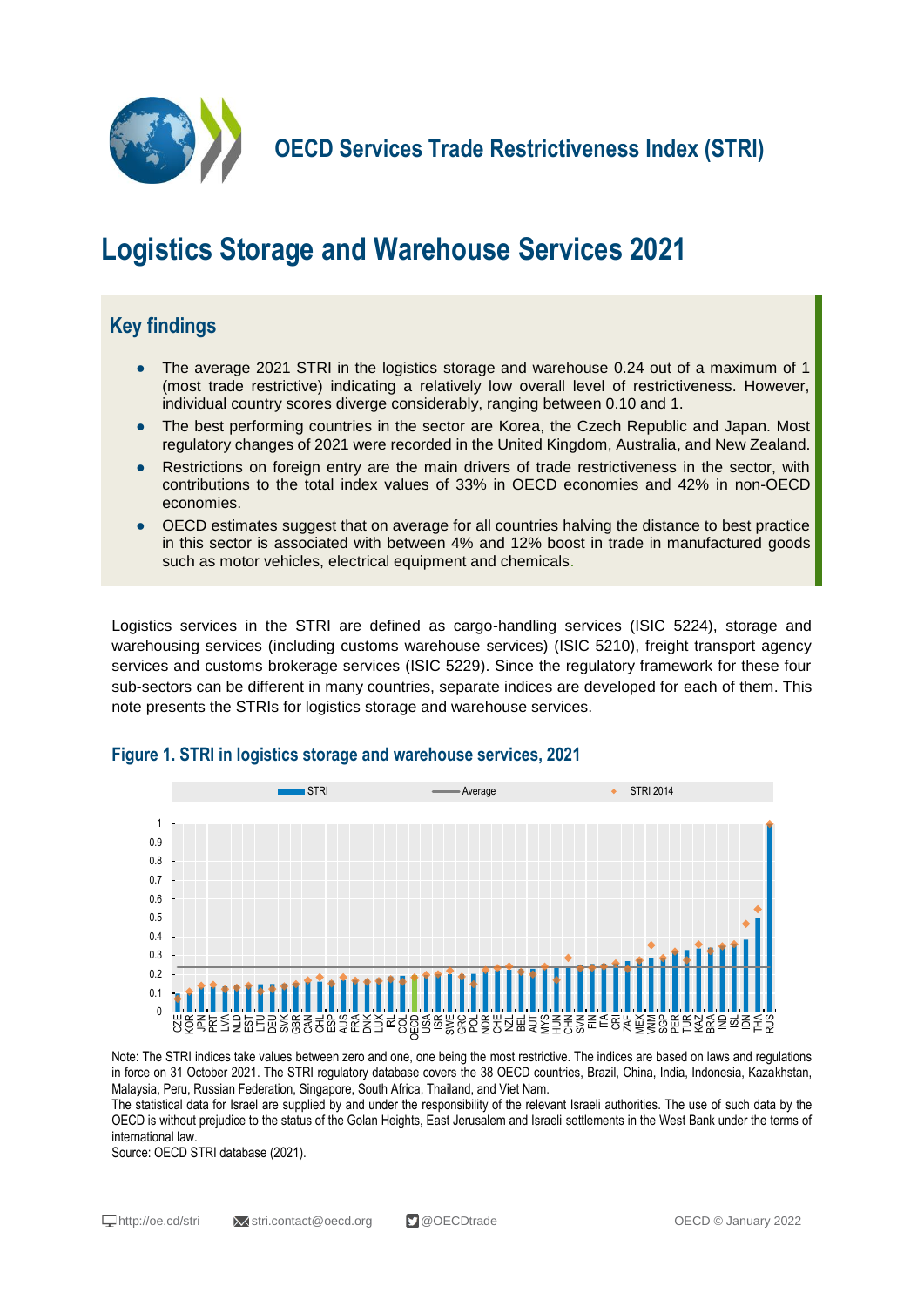The 2021 STRIs in the logistics storage and warehouse sector range between 0.10 and 1, with a sample average of 0.24 (Figure 1). There are 33 countries below and 17 countries above the average. The best performing countries in the sector are Korea, the Czech Republic and Japan.

Several countries introduced regulatory changes affecting the STRIs in 2021 and more so since 2014 (Figure 2). In 2021, the STRIs in this sector saw the biggest changes in Viet Nam (-3%), Indonesia (-3%), New Zealand (-5%), Australia (-7%), and the United Kingdom (-10%). Since 2014, on the one hand, we have observed countries that have had the strongest restrictive trends such as the Czech Republic (38%), Hungary (38%) and Poland (38%). On the other hand, we have strong liberalising trends in Indonesia (-18%), China (-18%), and Viet Nam (-20%).





Note: Selection criteria for Panel A was based on largest absolute changes since 2020. Panel B selection is the three largest increases, and the three largest decreases in the STRI since 2014. Source: OECD STRI database (2021).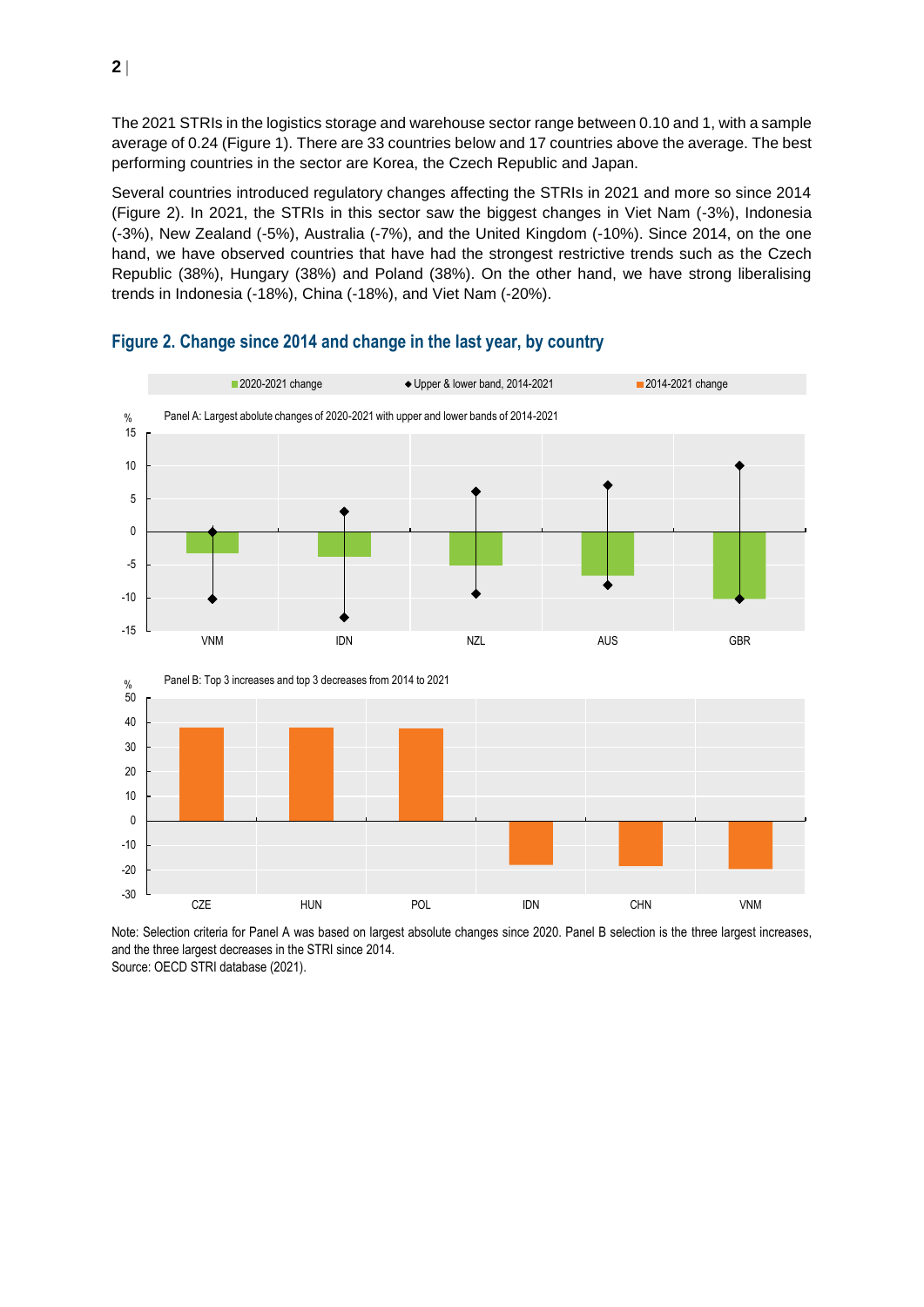

#### **Figure 3 STRI policy areas for logistics storage and warehouse services by OECD and non-OECD economies, 2021**

Source: OECD STRI database (2021).

The measures in the STRI database are organised under five policy areas (Figure 3). Restrictions on foreign entry include barriers related to establishing and operating companies such as foreign equity limits or requirements on board of directors and cross-border data flows. Restrictions on the movement of people cover barriers that affect the temporary entry of foreign services providers through quotas, labour market tests and short durations of stay. Other discriminatory measures include discrimination of foreign services suppliers as far as taxes, subsidies and public procurement are concerned. Barriers to competition include information on anti-trust policy, government ownership of major firms and the extent to which government-owned enterprises are exempt from competition laws. Regulatory transparency includes information on consultations and dissemination prior to laws and regulations entering into force. It also records information on obtaining a license or a visa. In this sector, barriers related to restrictions on foreign entry are most prominent amount to 33% in OECD economies and 42% in non-OECD economies.

Table 1 lists the most common restrictions identified in each policy area. Under restrictions on foreign entry, common impediments relate to the acquisition and use of land and real estate, foreign investment screening and residency requirements for board of directors. Licenses are required to enter the market in almost all countries covered and in half of them licenses are subjected to quotas or economic needs tests. Restrictions to the movement of people are relatively common across the board and include mostly short permitted durations of initial stay and labour market tests. Under other discriminatory measures, barriers related to accessing public procurement markets for foreign tenderers remain the most common challenge. Under barriers to competition, general requirements related to minimum capital for new companies are the most common challenge. National, state or provincial government control at least one major firm in the sector in more than half of countries. Under barriers related to regulatory transparency, cumbersome procedure to obtain business visas are the most common challenges in this sector. In addition, individual licensing/registration requirements are imposed on warehousing, freight forwarding and customs brokerage services in many countries, thereby limiting the ability to offer the integrated services to meet the demand.